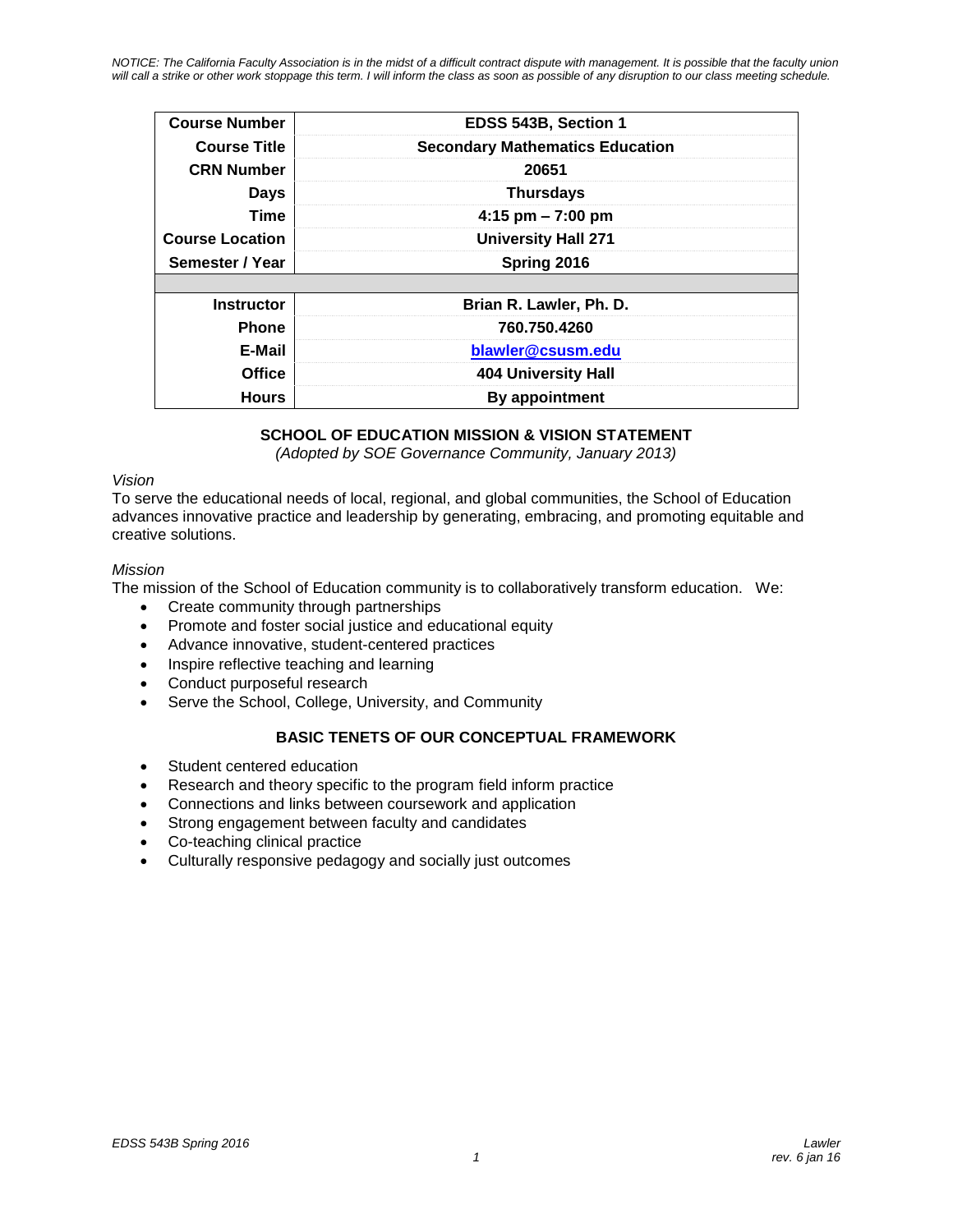## **COURSE DESCRIPTION**

Focuses on developing an understanding of theory, methodology, and assessment of Mathematics in integrated and inclusive secondary classrooms: Part B. Prerequisite: EDSS 543A. Prerequisites Admission to the Single Subject Credential Program.

### *Unique Requirements*

Observation and participation in the public schools, including collaborative planning with teachers.

### *Credit Hour Policy Statement*

*Per the University Credit Hour Policy, s*tudents are expected to spend a minimum of two hours outside of the classroom each week for each unit of credit engaged in learning.

### *Authorization to Teach English Learners*

This credential program has been specifically designed to prepare teachers for the diversity of languages often encountered in California public school classrooms. The authorization to teach English learners is met through the infusion of content and experiences within the credential program, as well as additional coursework. Students successfully completing this program receive a credential with authorization to teach English learners. *(Approved by CCTC in SB 2042 Program Standards, August 02)*

### *Students with Disabilities Requiring Reasonable Accommodations*

Students with disabilities who require reasonable accommodations must be approved for services by providing appropriate and recent documentation to the Office of Disable Student Services (DSS). This office is located in Craven Hall 4300, and can be contacted by phone at (760) 750-4905, or TTY (760) 750-4909. Students authorized by DSS to receive reasonable accommodations should meet with their instructor during office hours or, in order to ensure confidentiality, in a more private setting.

### **STUDENT LEARNING OUTCOMES**

### *Course Learning Outcomes*

Learning to teach mathematics is a career-long inquiry. Thus you must expect that this course, in concurrence with your clinical practice, will only begin your education in learning how to teach mathematics. In concordance with this challenge, this course is intentionally focused on developing *professionals* in the field of secondary mathematics education. The course is but one stage in what I hope will be a continuing evolution for you as a mathematics teacher; learning to teach mathematics well will be the work of your career.

Specifically, the foci of this course are to: (1) developing an understanding of current practices in teaching mathematics, best practices in teaching mathematics, and the ways in which these practices intersect and conflict; (2) learning to teach (CCSS-M) content-specific concepts, algebraic thinking in particular, using effective, appropriate, and equitable strategies; and (3) experiencing and practicing how to teach for mathematical understanding through engaging students in practices of a mathematician (CCSS-M SMPs).

Enfolded into this course will be learning about children's mathematical ways of thinking and operating, creating a classroom environment that promotes the investigation and growth of mathematical ideas, developing strategies to ensure the success of all students in multi-cultural, heterogeneous settings, consideration of curriculum development, and the ongoing formation of a personal theory of mathematics teaching and learning grounded in work for social justice.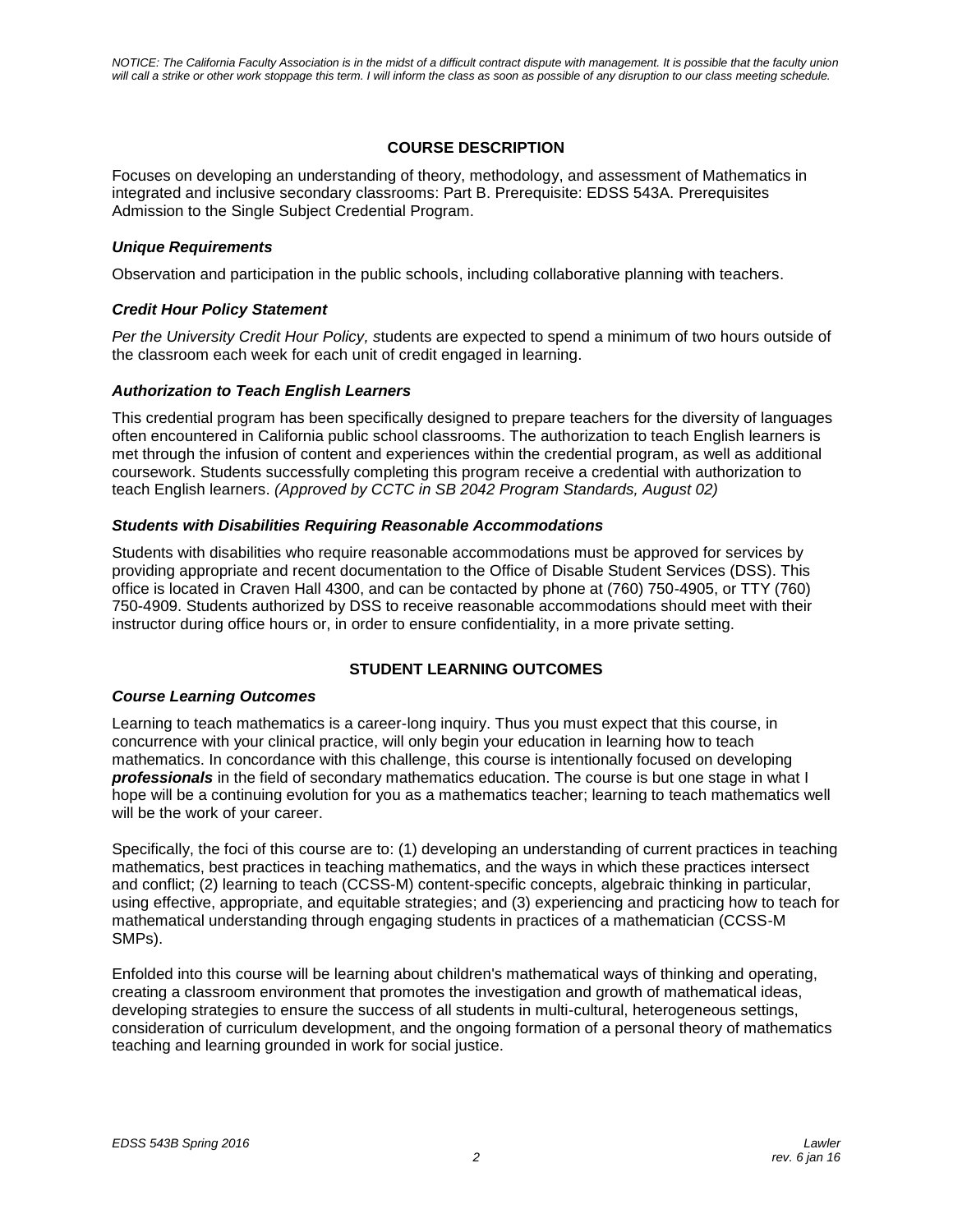## *Teacher Performance Expectation (TPE) Competencies*

The course objectives, assignments, and assessments have been aligned with the CTC standards for the Single Subject Credential (Mathematics). This course is designed to help teachers seeking the California Single Subject Credential (Mathematics) to develop the skills, knowledge, and attitudes necessary to assist schools and districts in implementing effective programs for all students. The successful candidate will be able to merge theory and practice in order to realize a comprehensive and extensive educational program for all students. You will be required to formally address the following TPEs in this course:

#### *The following TPEs are given primary emphases:*

- TPE 1b Subject Specific Pedagogical Skills for Single Subject Teaching (Mathematics)
- TPE 2 Monitoring Student Learning During Instruction

*The following TPEs are given secondary emphases:*

- TPE 3 Interpretation and use of assessments
- TPE 4 Making content accessible
- TPE 5 Student engagement
- TPE 6c Developmentally appropriate practices in grades 9-12
- TPE 6d Developmentally appropriate teaching practices for special education: teaching the special education population in the general education environment
- TPE 7 Teaching English learners
- TPE 8 Learning about students
- TPE 9 Instructional planning
- TPE 10 Instructional time
- TPE 11 Social environment
- TPE 13 Professional growth
- TPE 14 Educational technology in teaching and learning
- TPE 15 Social justice and equity

#### *Teacher Performance Assessment*

Beginning July 1, 2008 all California credential candidates must successfully complete a state-approved Teacher Performance Assessment (TPA), as part of the credential program of preparation. During the 2015-16 academic year the CSUSM Single Subject credential program will use the edTPA (Educative Teacher Performance Assessment).

To assist with your successful completion of the edTPA, a capstone class is part of your curriculum to address questions and logistical concerns. Additional support materials are available on the edTPA website: [http://www.edtpa.com/PageView.aspx?f=GEN\\_Candidates.html.](http://www.edtpa.com/PageView.aspx?f=GEN_Candidates.html)

Additionally, to support your success in your credential program and on the edTPA, SOE classes use common pedagogical language, lesson plans (lesson designs), and unit plans (unit designs).

#### *Assessment of Professional Dispositions*

Assessing a candidate's dispositions within a professional preparation program is recognition that teaching and working with learners of all ages require not only specific content knowledge and pedagogical skills, but positive attitudes about multiple dimensions of the profession. The School of Education has identified six dispositions – social justice and equity, collaboration, critical thinking, professional ethics, reflective teaching and learning, and life-long learning—and developed an assessment rubric. For each dispositional element, there are three levels of performance - *unacceptable*, *initial target*, and *advanced target*. The description and rubric for the three levels of performance offer measurable behaviors and examples.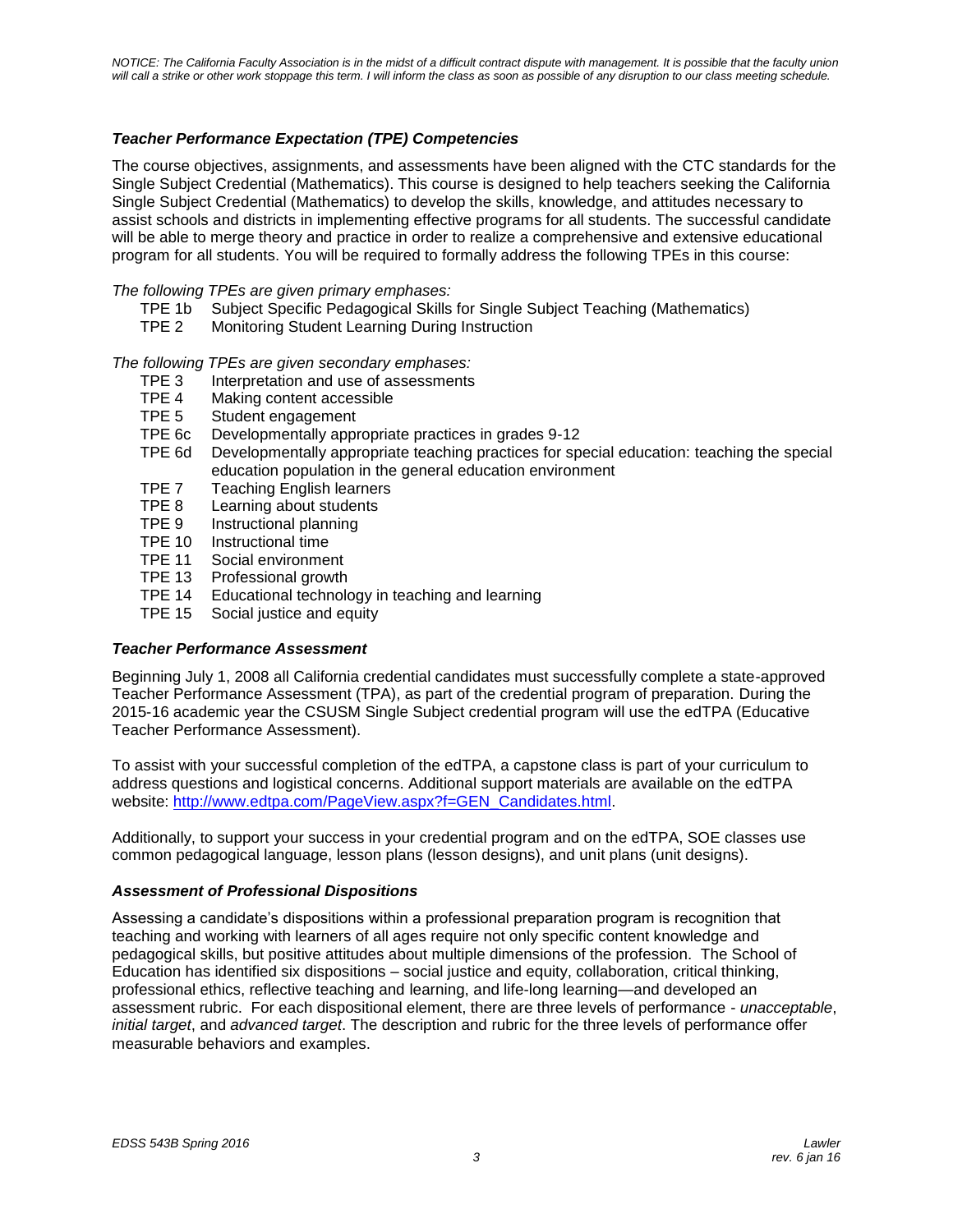The assessment is designed to provide candidates with ongoing feedback for their growth in professional dispositions and includes a self-assessment by the candidate. The dispositions and rubric are presented, explained and assessed in one or more designated courses in each program as well as in clinical practice. Based upon assessment feedback candidates will compose a reflection that becomes part of the candidate's Teaching Performance Expectation portfolio. Candidates are expected to meet the level of *initial target* during the program.

# **COURSE REQUIREMENTS**

### *Required Texts*

- Abbot, E. A. (1992). *Flatland: A romance of many dimensions.* Dover. [available on Cougar Courses; Originally published in 1884]
- California Department of Education (2013/2010). *California common core content standards for mathematics*. Sacramento, CA: Author. [free online at http://www.cde.ca.gov/ci/cc/]
- Cohen, E. G. (2014). *Designing groupwork: Strategies for the heterogeneous classroom* (3<sup>rd</sup> ed.). New York: Teachers College Press.
- Driscoll, M. J. (2007). *Fostering geometric thinking: A guide for teachers, grades 5-10*. Portsmouth, N.H.: Heinemann.
- Fendel, D. M., Resek, D., Alper, L., & Fraser, S. (1997). *Interactive Mathematics Program Year 3: The Orchard Hideout Teacher's Guide*. Berkeley: Key Curriculum Press. [borrow from me or look online for a used copy http://tinyurl.com/pwfuwqp]
- NCTM (2014). *Principles to actions: Ensuring mathematical success for all.* Reston, VA NCTM.
- Smith, M. S., & Stein, M. K. (2011). *5 Practices for Orchestrating Productive Mathematics Discussions*. Reston, VA: NCTM. [available on Cougar Courses]

### *Recommended Texts*

- Boaler, J. (2015). *What's math got to do with it?: How teachers and parents can transform mathematics learning and inspire success.* New York: Penguin Books.
- California Department of Education (2012). *California English language development standards for grades 9–10*. Sacramento, CA: Author. [free online at http://www.cde.ca.gov/sp/el/er/ eldstandards.asp]
- California Department of Education (2012). *California English language development standards for grades 11–12*. Sacramento, CA: Author. [free online at http://www.cde.ca.gov/sp/el/er/ eldstandards.asp]
- Carr, J., Carroll, C., Cremer, S., Gale, M., Lagunoff, R., Sexton, U. (2009). *Making mathematics accessible to English learners*. San Francisco: WestEd.
- Horn, I. (2012). *Strength in numbers: Collaborative learning in secondary mathematics.* Reston, VA: NCTM

### *Key Assignments*

*1. Weekly Homework & Participation (20%)* – Each week, teacher candidates will be assigned to read, respond to readings, and prepare some mathematical investigation. Each of these activities are designed to be in preparation for discussion during the next course session. As such, it is critical that they are completed on time. The specifics of each weekly assignment will be provided in class. Some work is to be submitted online in Cougar Courses, and some directly to the *Interactive Notebook* (see next). In addition, all responses are to be available during class, either electronically or in hard copy.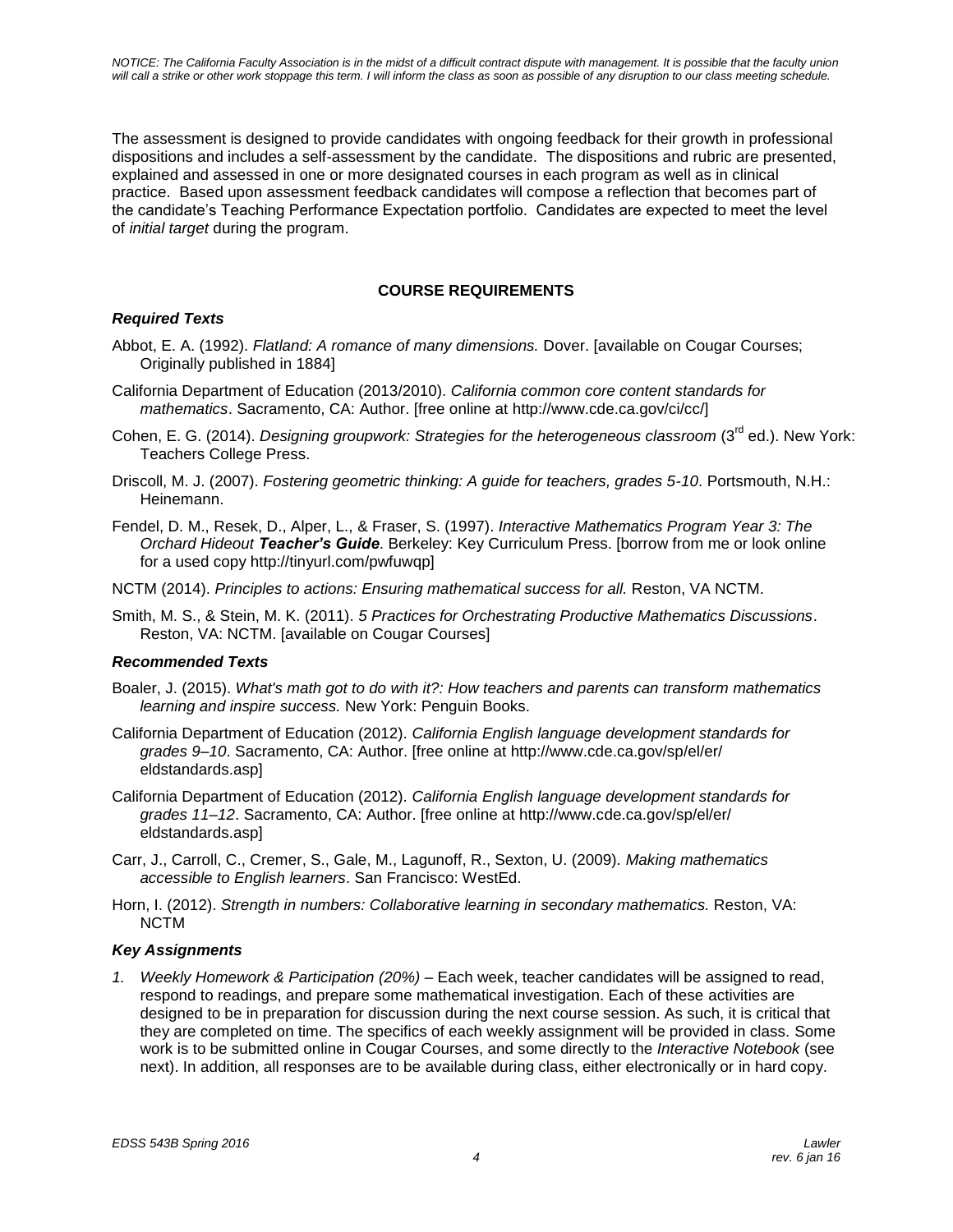- *2. Interactive Notebook (10%)*  In essence, students will keep all classroom work, thinking, and who knows what else as it relates to this class in this notebook—much like a personal journal. This for me is my continued "teacher experiment" for the course; I am trying to understand how this classroom technique might be useful for a student, and more specifically useful in a methods class. My colleague Elizabeth Statmore kick-started this idea for me. Read more from her at http://cheesemonkeysf.blogspot.com/2012/08/starting-new-year-right-buckle-up-for.html
- *3. Student Interview (10%)* In small groups, teacher candidates will design prompts and/or a task in order to conduct a clinical interview with a grades 6-11 student. This interview protocol will be designed to inquire into the student's geometric ways of thinking. Each of you will carry out an actual student-interview based on this protocol. Groups will then reconvene to study student responses. The purposes of this activity are to begin thinking about students' mathematical understanding, to learn how to effectively pose questions and interpret the meaning of students' answers, and to provide you with an opportunity to interact with students about mathematics. Further details will be distributed.
- *4. Professional Reading (10%)* Teacher candidates will select an article from a professional mathematics education journal to read, summarize, and present to colleagues in the course. Further details will be distributed
- *5. Lesson Plan Development & Implementation (30%)* Working in small groups and in conjunction with practicing teachers, teacher candidates will develop several iterations of a lesson plan, the last of which will be implemented in a secondary mathematics class. TCs will conclude this assignment with a presentation by the working group outlining the lesson, experiences with students, demonstration of formative assessment through the analysis of student work, teacher reflections, and change designed for the next use of the lesson. The purpose of this activity is to engage fully in the teaching cycle, with particular focus on the design of effective mathematical lessons. Further details will be distributed.
- *6. Problems of the Week (10%)* During the semester, teacher candidates will investigate 2-3 openended mathematical problems. Each teacher candidate will be asked to initiate and lead classroom discussion (10-15 min.) of one of these problems by sharing your thinking about the task. At the end of the semester, each teacher candidate will select one problem to formally write-up using a 5-part write-up format. Further details will be distributed.
- *7. Portfolio of Learning (10%)* Students will assemble evidence of learning related to this course, it's goals, and their personal goals toward preparing to be a secondary mathematics teacher. Further details will be distributed.

# *Final Exam Statement*

There will be no final exam, distinct from the final assessment of the portfolio in assignment 7.

# *Grading Standards*

According to the *CSUSM Course Catalog*, each grade means that student performance has been:

- **A** at the highest level, showing sustained excellence in meeting all course objectives and exhibiting an unusual degree of intellectual initiative. *Excellent*
- **B** at a high level, showing consistent and effective achievement in meeting course objectives. *Good*
- **C** at an adequate level, meeting the basic objectives of the course. *Satisfactory*
- **D** less than adequate, meeting only the minimum course requirements. *Passing*
- **F** such that minimum course requirements have not been met. *Failing*

I interpret these levels of student performance to mean that meeting the basic requirements detailed for a course assignment will typically result in a **B**-level grade. An **A** grade is meant to acknowledge achievement that goes beyond specified requirements and/or criteria. **A**'s are reserved for special efforts that exceed expectations, that demonstrate exceptional creativity, boldness, commitment, involvement, ingenuity, or elegance. By this nature, **A**-level performance cannot be spelled out clearly in advance; else it would not be unexpected.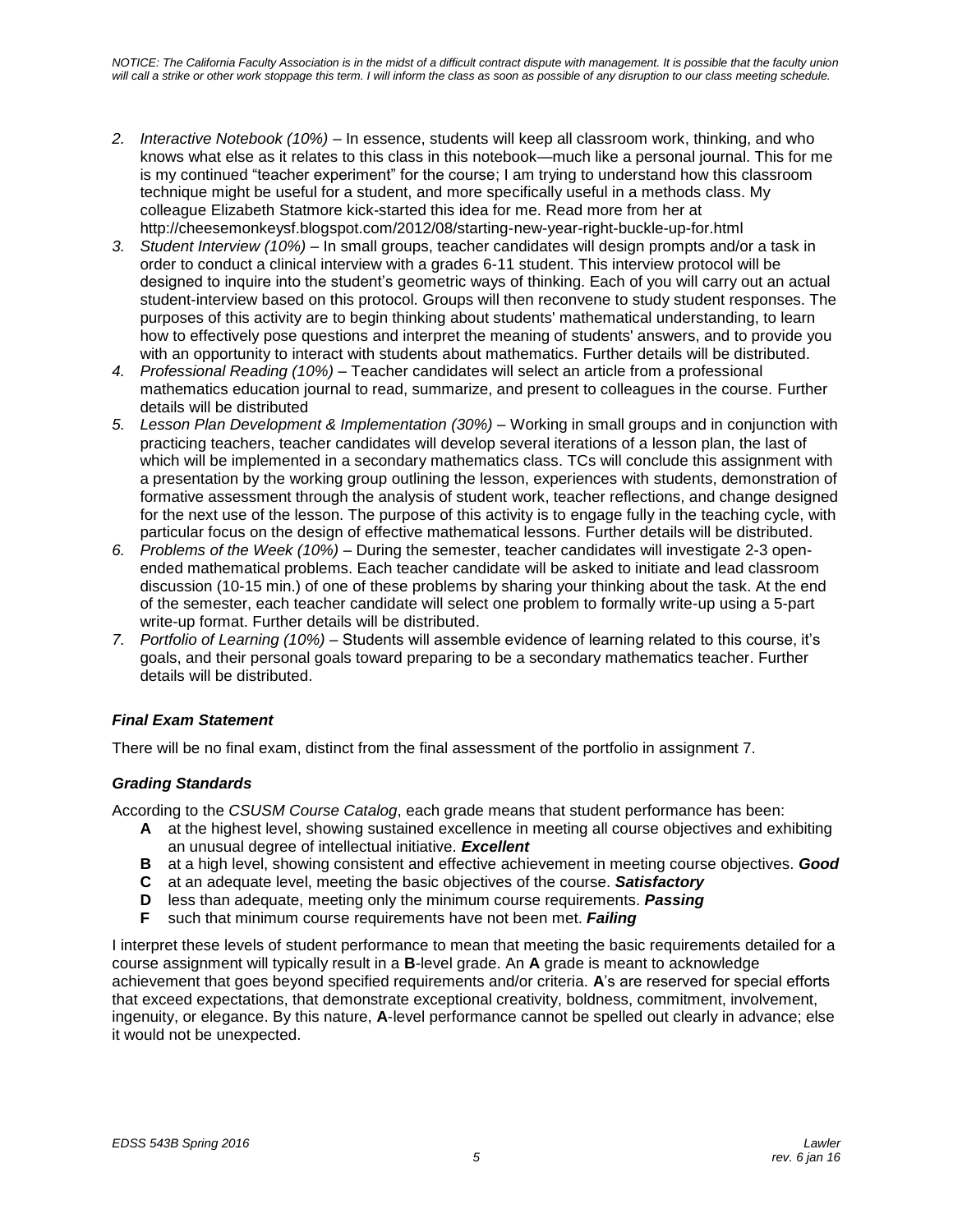Weights for each assignment are provided as percentages above; these weights are meant to express importance when considering overall course success. Assignments will be provided feedback only, no grades, numbers, or rubric scores<sup>1</sup> (cf. http://blog.mathed.net/2011/08/rysk-butlers-effects-onintrinsic.html). Compare the nature of the feedback received with the grade expectations described above. A student is encouraged to confirm their self-assessment of their progress toward meeting course objectives in the class at any time with the professor. Similarly, if a student would like feedback on projecting a final course grade, a similar conversation is welcome. Please request an office appointment. Make *prior arrangements* with the instructor for work to be submitted late.

# *School of Education Attendance Policy*

Due to the dynamic and interactive nature of courses in the School of Education, all students are expected to attend all classes and participate actively. At a minimum, students must attend more than 80% of class time, or s/he may not receive a passing grade for the course at the discretion of the instructor. *Individual instructors may adopt more stringent attendance requirements*. Should the student have extenuating circumstances, s/he should contact the instructor as soon as possible. *(Adopted by the College of Education Governance Community, December, 1997).*

*Attendance and Participation:* Due to the intense and interactive nature of the course, regular attendance and full participation are expected. You will not grow/learn in the direction of the course objectives if not present for and engaged in the process. Therefore, the above SOE Attendance Policy is amplified as follows:

- Missing more than one class meeting will result in the reduction of one letter grade.
- Arriving late or leaving early on more than two occasions will result in the reduction of one letter grade.

You are expected to inform the instructor *prior* to an absence.

## *All-University Writing Requirement*

All CSU students must demonstrate competency in writing skills as a requirement for graduation. At California State University San Marcos, students complete the graduation writing assessment through the All-University Writing Requirement. This requirement mandates that every course at the University must have a writing component of at least 2,500 words (approximately 10 pages). The assignments for this course meet this requirement.

### *CSUSM Academic Honesty Policy*

Students will be expected to adhere to standards of academic honesty and integrity, as outlined in the Student Academic Honesty Policy. All assignments must be original work, clear and error-free. All ideas/material that are borrowed from other sources must have appropriate references to the original sources. Any quoted material should give credit to the source and be punctuated accordingly.

*Academic Honesty and Integrity:* Students are responsible for honest completion and representation of their work. Your course catalog details the ethical standards and penalties for infractions. There will be zero tolerance for infractions. If you believe there has been an infraction by someone in the class, please bring it to the instructor's attention. The instructor reserves the right to discipline any student for academic dishonesty, in accordance with the general rules and regulations of the university. Disciplinary action may include the lowering of grades and/or the assignment of a failing grade for an exam, assignment, or the class as a whole.

l

 $1$  Butler, R. (1988). Enhancing and undermining intrinsic motivation: The effects of task-involving and ego-involving evaluation on interest and performance. *British Journal of Educational Psychology, 58.* (pp. 1-14). [available https://www.dropbox.com/s/kc5lmw3cey6zes2/feedback%20and-or%20grades%3F.pdf?dl=0]

Lipnevich, A. A. & Smith, J. K. (2008). *Response to assessment feedback: The effects of grades, praise, and source of information.* [online at http://www.ets.org/Media/Research/pdf/RR-08-30.pdf]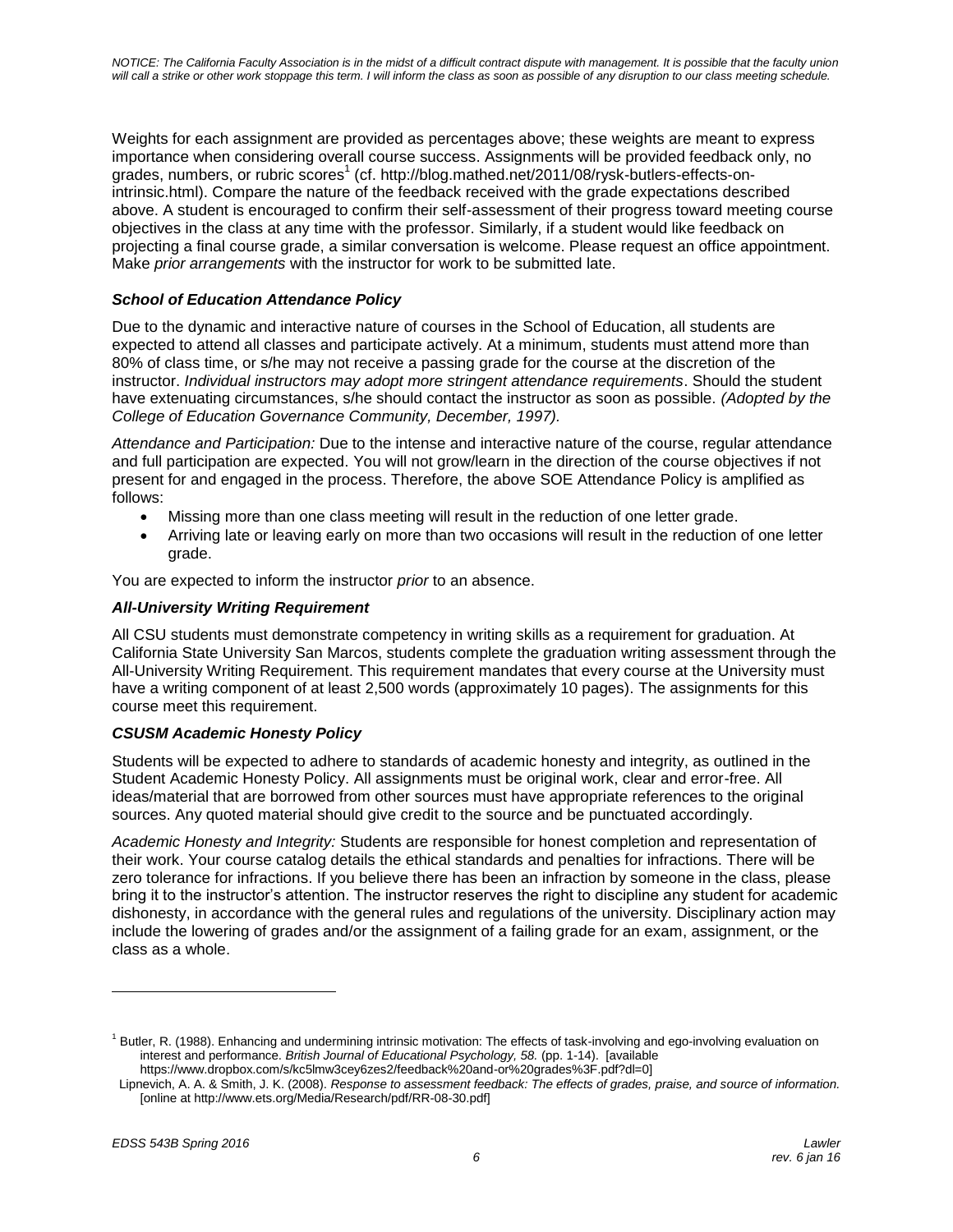*NOTICE: The California Faculty Association is in the midst of a difficult contract dispute with management. It is possible that the faculty union will call a strike or other work stoppage this term. I will inform the class as soon as possible of any disruption to our class meeting schedule.*

Incidents of Academic Dishonesty will be reported to the Dean of Students. Sanctions at the University level may include suspension or expulsion from the University.Refer to the full Academic Honesty Policy at: [http://www.csusm.edu/policies/active/documents/Academic\\_Honesty\\_Policy.html.](http://www.csusm.edu/policies/active/documents/Academic_Honesty_Policy.html)

*Plagiarism:* As an educator, it is expected that each candidate (course participant) will do his/her own work, and contribute equally to group projects and processes. Plagiarism or cheating is unacceptable under any circumstances. If you are in doubt about whether your work is paraphrased or plagiarized see the Plagiarism Prevention for Students website [http://library.csusm.edu/plagiarism/index.html.](http://library.csusm.edu/plagiarism/index.html)